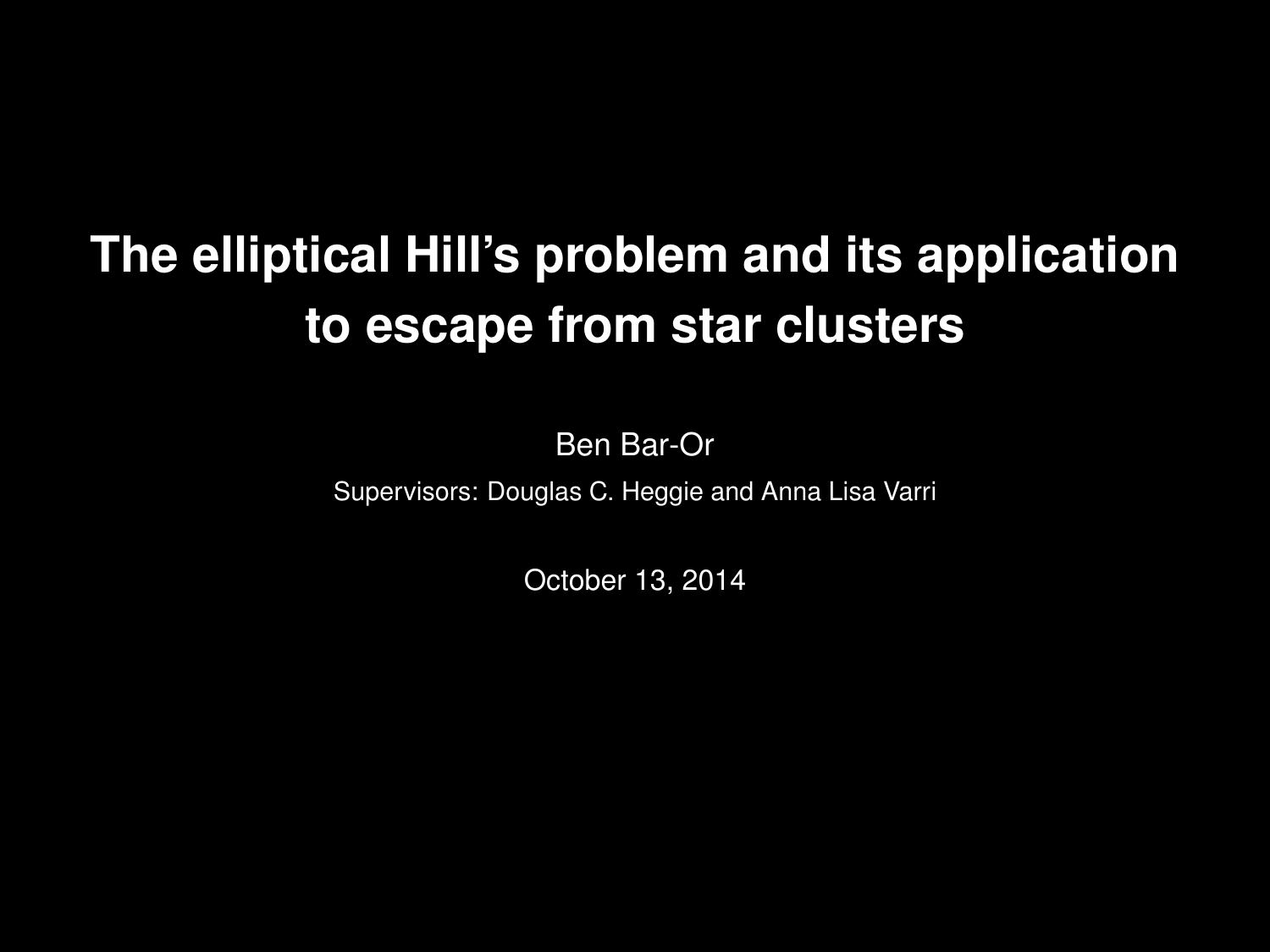## *Basic Properties of Globular Clusters*

- $\bullet$ Nearly spherical
- $\bullet$  About <sup>150</sup> globular clusters in the Milky Way.
- $\bullet$ • Age:  $\geq 10^{10}$  yr
- $\bullet$  Median distance from Galactic Center:  $\sim$  9.3 kpc
- $\bullet$ • Number of stars:  $10^3$  $^3-10^6$
- $\bullet$  $\bullet$  Median half-mass radius:  $\sim$  3.08 pc
- $\bullet$  $\bullet$  Median tidal radius:  $\sim$  34.5 pc
- $\bullet$ ● Relaxation time:  $\sim 10^9$ yr
- $\bullet$ Meany on eccentric orbits



M4: The Closest Known Globular Cluster (AOPD <sup>2000</sup>May 23)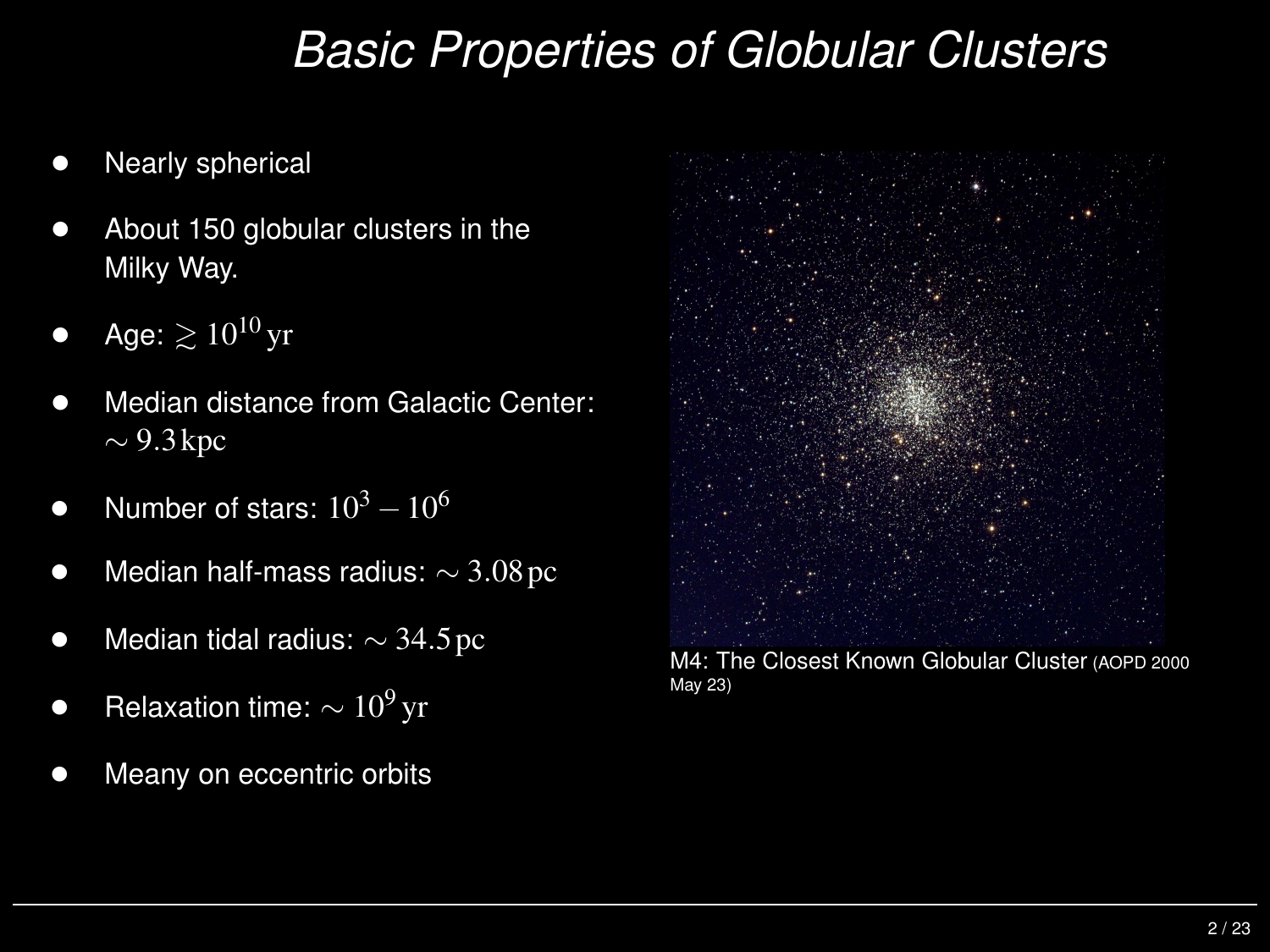## *Modeling Globular Clusters*

- $\bullet$  Snapshot modeling:
	- Constructing a consistent, stationary, distribution function  $f(v, x)$  that describe the<br>*quasi oquilibrium stato of the clustor* o.g. King model, Plummer model (see Kate's quasi-equilibrium state of the cluster e.g. King model, Plummer model (see Kate'stalk)
- $\bullet$  Evolutionary modeling
	- N-body (See Maxwell and Filippo's talks)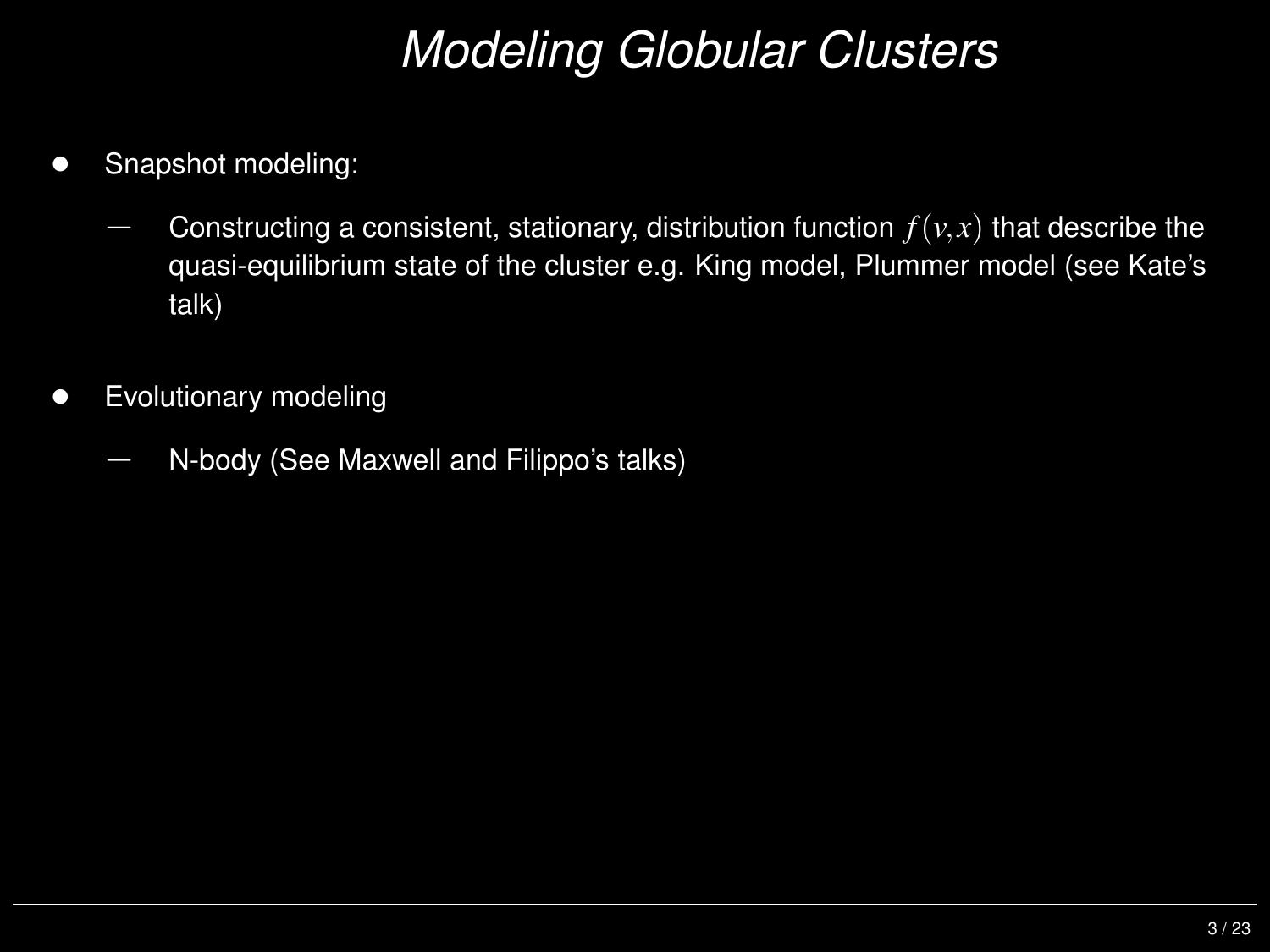## *Hill's Problem: Context*

- $\bullet$  The three body problem: Moon, Earth and Sun
- $\bullet$ Applicable to nearly circular orbit
- $\bullet$  Has many applications: (Solar system, Star clusters, binary disruption around<sup>a</sup> massive black hole, etc.)



From the U.S. Navy web site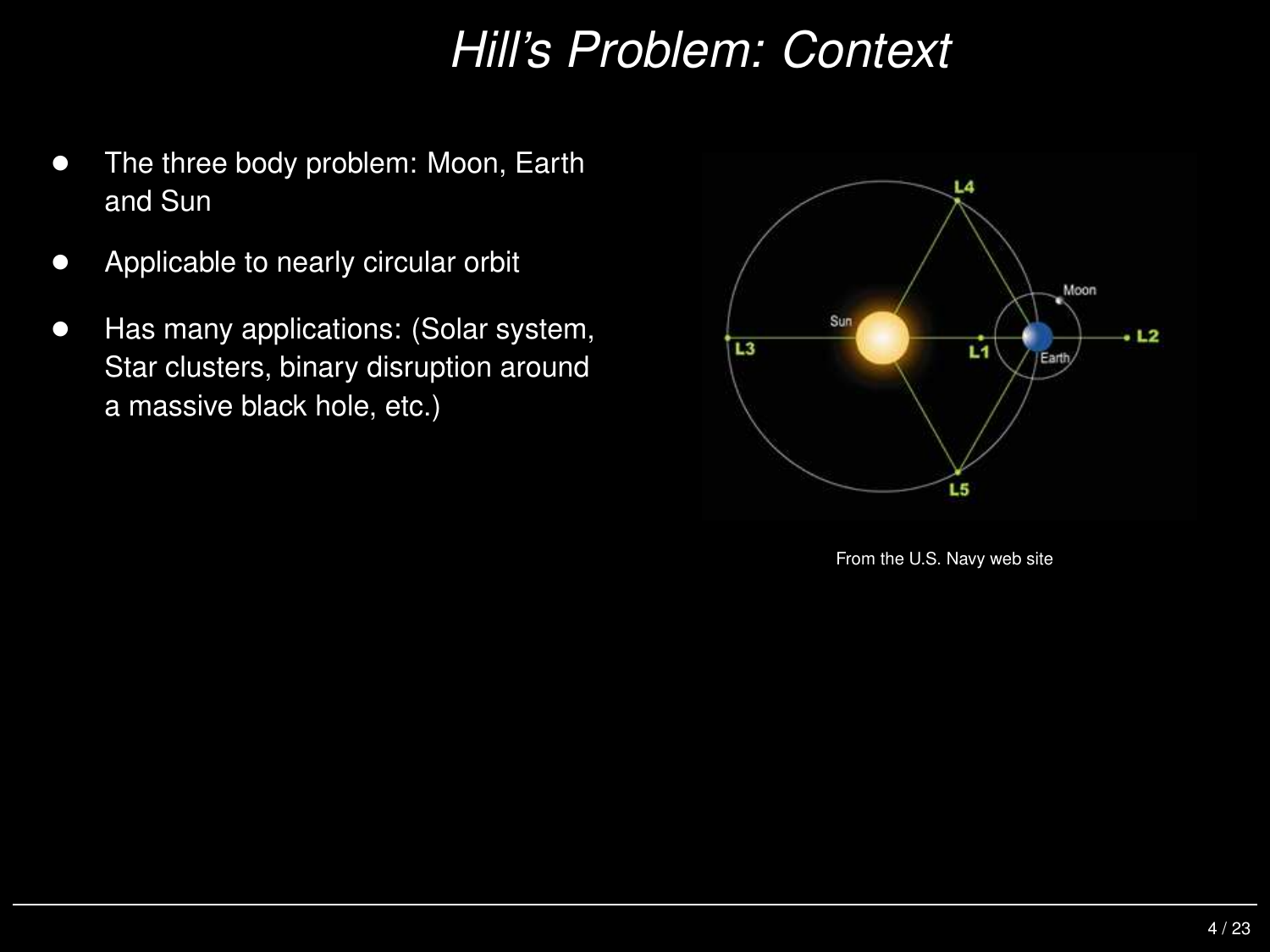## *Application to escape from star cluster*

- $\bullet$  Due to the tidal forces stars gradually escape from the cluster
- $\bullet$  Expected on theoretical grounds and confirmed by observations (Stephen'stalk) and simulations (Maxwell andFilippo's talks)
- $\bullet$  The energy of stars changes by two-body encounters
- $\bullet$  If the stellar energy exceeds some critical energy the star can escape

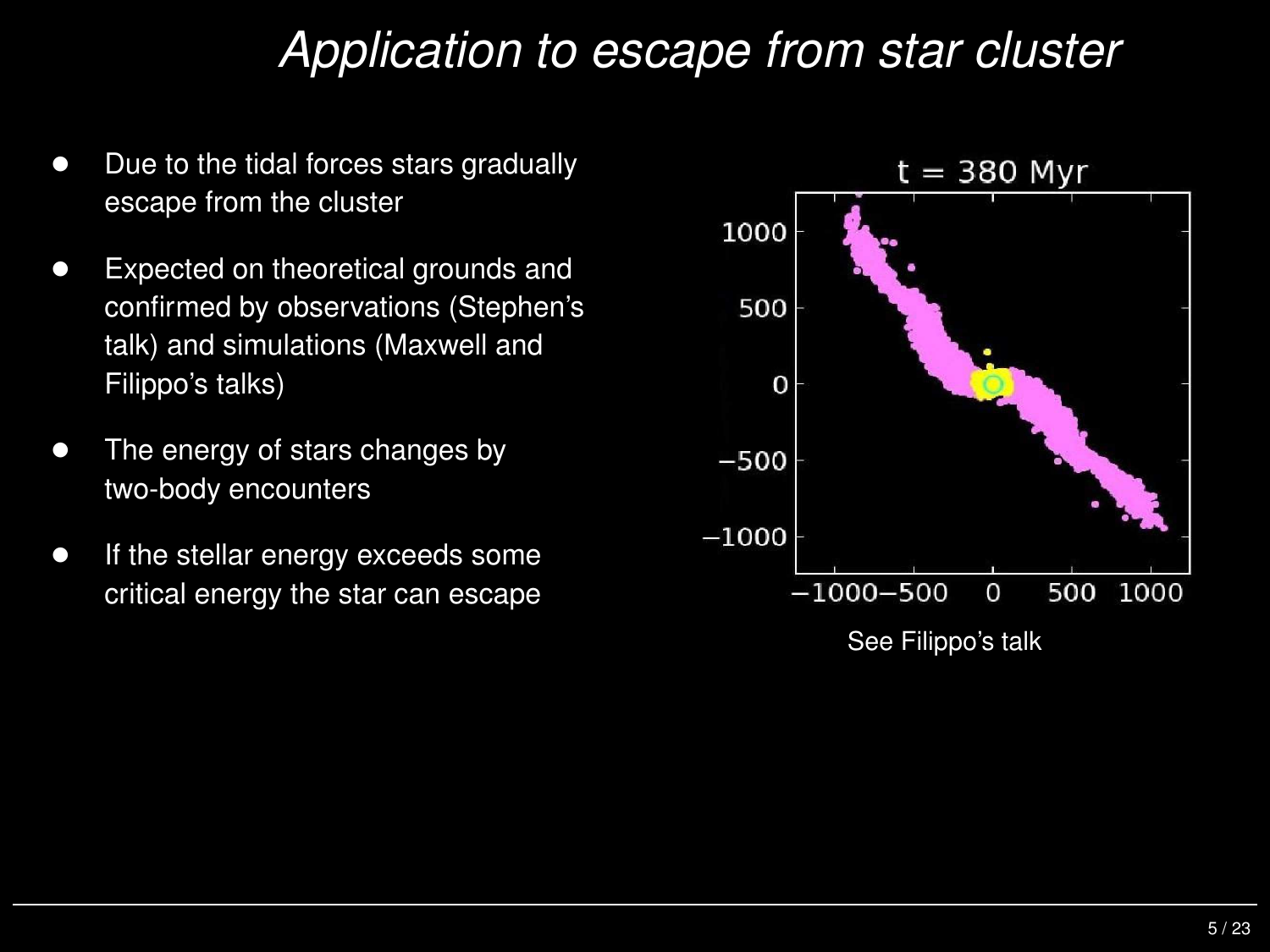## *Cluster on <sup>a</sup> circular orbit*

- $\bullet$ • Position vector:  $\mathbf{x} = \mathbf{R} + \mathbf{r}$
- $\bullet$ • Rotation:  $\Omega = (\Omega, 0, 0)$
- $\bullet$ • Velocity:  $\dot{\mathbf{x}} = \Omega \times (\mathbf{R} + \mathbf{r}) + \dot{\mathbf{r}}$ , where  $\dot{\mathbf{r}}$ is the velocity in the rotating frame
- $\bullet$ Acceleration:

$$
\ddot{\mathbf{x}} = \Omega \times (\Omega \times (\mathbf{R} + \mathbf{r})) + 2\Omega \times \dot{\mathbf{r}} + \ddot{\mathbf{r}}
$$

$$
= -\nabla \Phi_{g} (\mathbf{R} + \mathbf{r}) - \nabla \Phi_{c} (\mathbf{r})
$$



 $\bullet$ Equations of motion in the rotating frame: Centrifugal, Coriolis and gravitational forces

$$
\ddot{\mathbf{r}} = -\mathbf{\Omega} \times (\mathbf{\Omega} \times (\mathbf{R} + \mathbf{r})) - 2\mathbf{\Omega} \times \dot{\mathbf{r}} - \nabla \Phi_{g} (\mathbf{R} + \mathbf{r}) - \nabla \Phi_{c} (\mathbf{r})
$$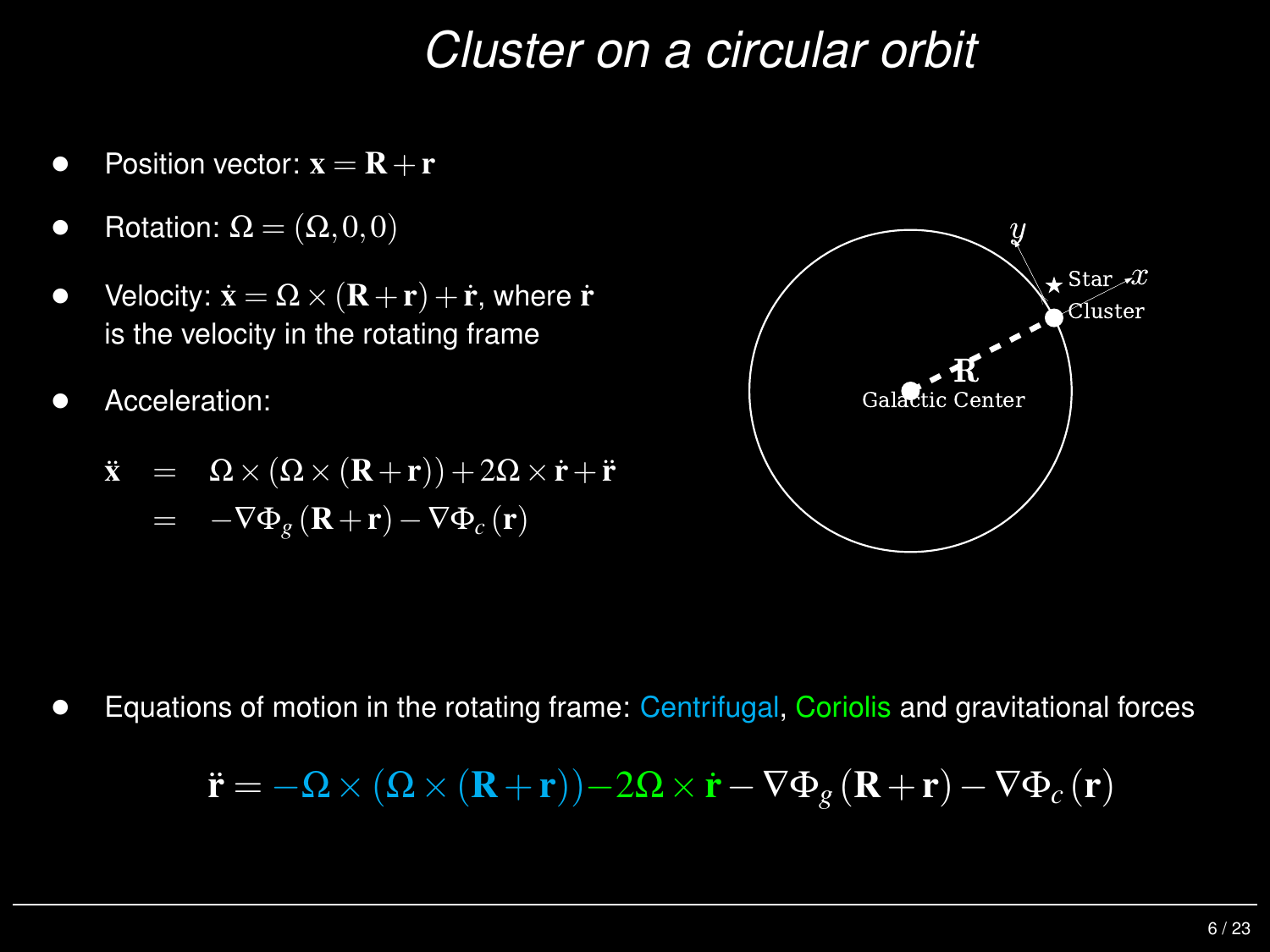## *The tidal approximation*

 $\bullet$ Assuming *r*≪*R* and <sup>a</sup> spherical symmetric potential:

$$
\nabla \Phi_{g}(\mathbf{r} + \mathbf{R}) = \Phi'_{g}(R)\hat{R} + (\mathbf{r} \cdot \nabla)\Phi'_{g}(\mathbf{R})\hat{R}
$$

 $\bullet$ Equations of motion

$$
\ddot{\mathbf{r}} = -2\Omega \times \dot{\mathbf{r}} - \nabla \Phi_{eff}(\mathbf{r})
$$

 $\bullet$ Effective Potential

$$
\Phi_{eff}(\mathbf{r}) = \frac{1}{2}\Omega^2 z^2 + \frac{1}{2} \left(\kappa^2 - 4\Omega^2\right) x^2 + \Phi_c(\mathbf{r})
$$

where  $\kappa^2$  $^2=\Phi''_g(R)+3\Omega^2$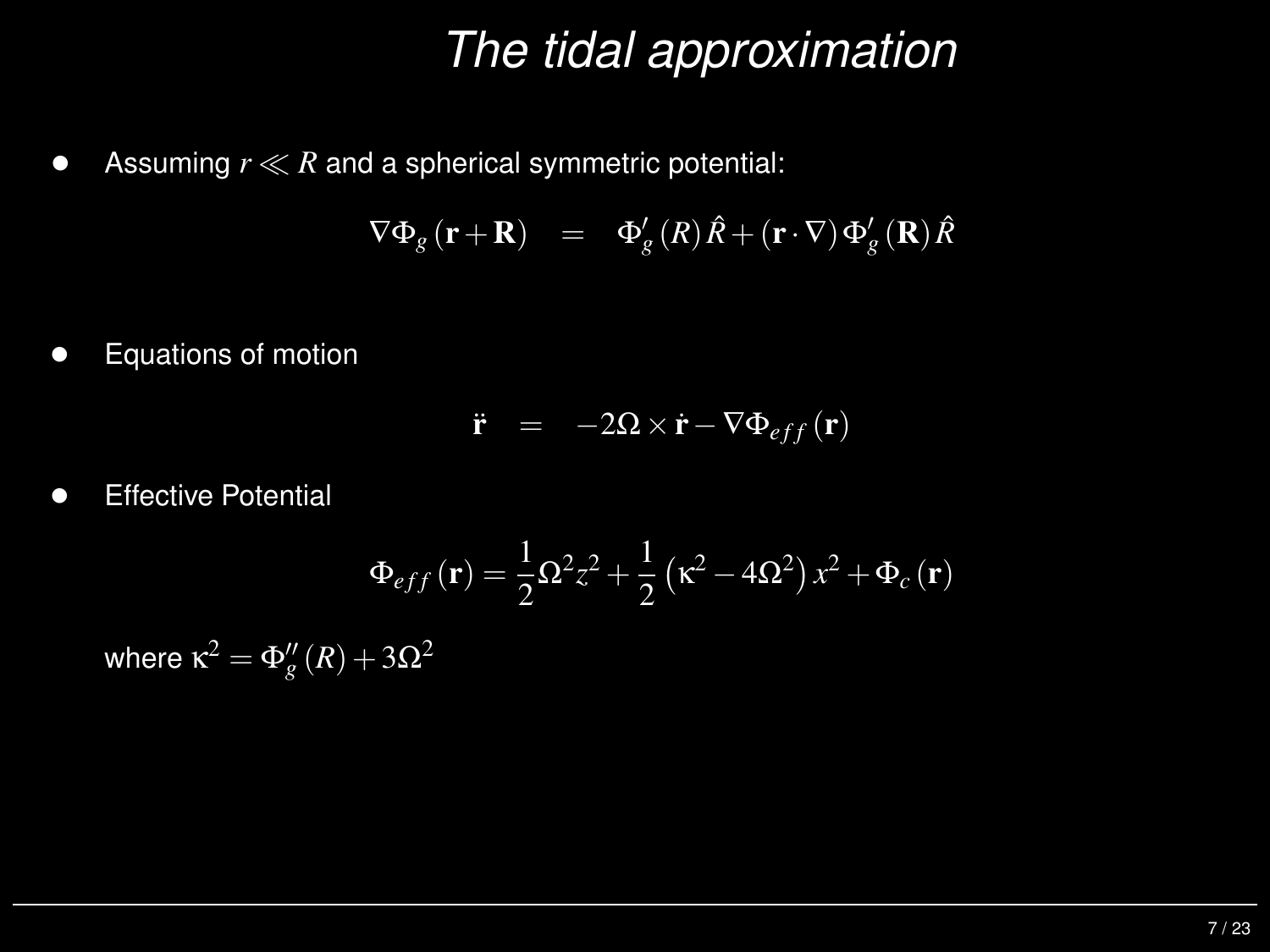## *The tidal radius*

 $\bullet$  The energy is an integral of motion (the Jacobi integral)

$$
E = \frac{1}{2}\dot{r}^2 + \Phi_{eff}
$$

 $\bullet$  Lagrange points: Stationary orbit of the form  $\mathbf{r} = (\pm r_t, 0, 0)$ .

$$
r_t = -\Phi_c'(r_t)/(\kappa^2 - 4\Omega^2)
$$

 $\bullet$ The critical energy

$$
E_{c} = E(r_{t}) = \frac{3}{2} \Phi_{c}(r_{t}) \left(1 - \frac{1}{3} \frac{d \log r \Phi_{c}(r)}{d \log r} \bigg|_{r=r_{t}} \right)
$$

 $\bullet$  $\blacklozenge$  Assuming a Keplerian potential  $\Phi_c(r) = -GM/r$ ;  $r_t^3 = \frac{GM}{4\Omega^2 - \kappa^2}$ ;  $E_c = -\frac{3}{2} \frac{GM}{r_t}$ 

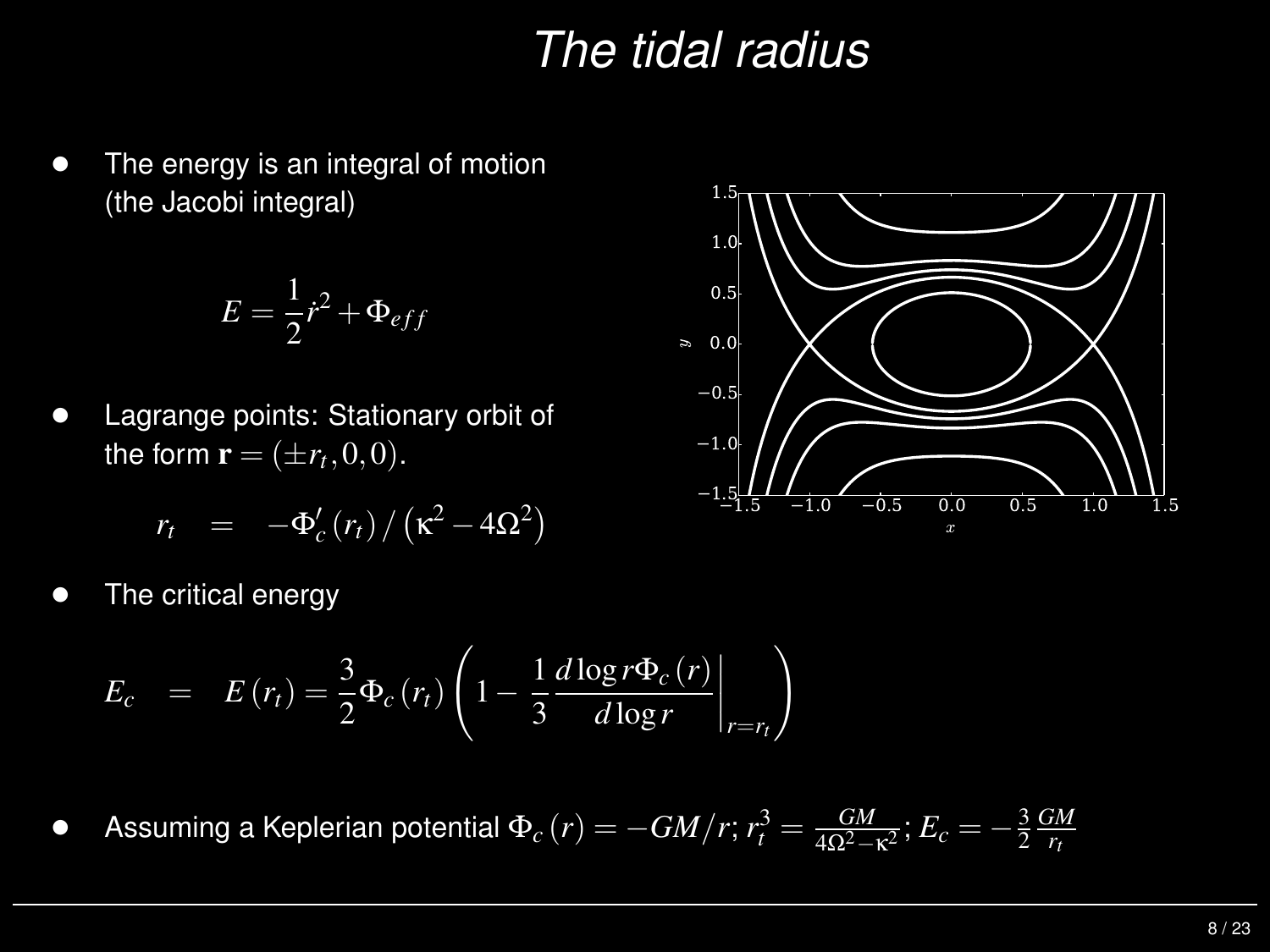#### *Escaping from the cluster*

 $\bullet$ **e** Real escapers:  $E > E_c$  and  $x(\infty) > r_t$ 

- $\bullet$  Potential escapers (see Kate's Talk):  $E > E_c$  but  $x(t) < r_t$  for all  $t$ .
- $\bullet$ • Fake escapers:  $E > E_c$  and  $x(t) > r_t$ for some  $t$  but  $x\left(\infty\right) < r_{t}.$



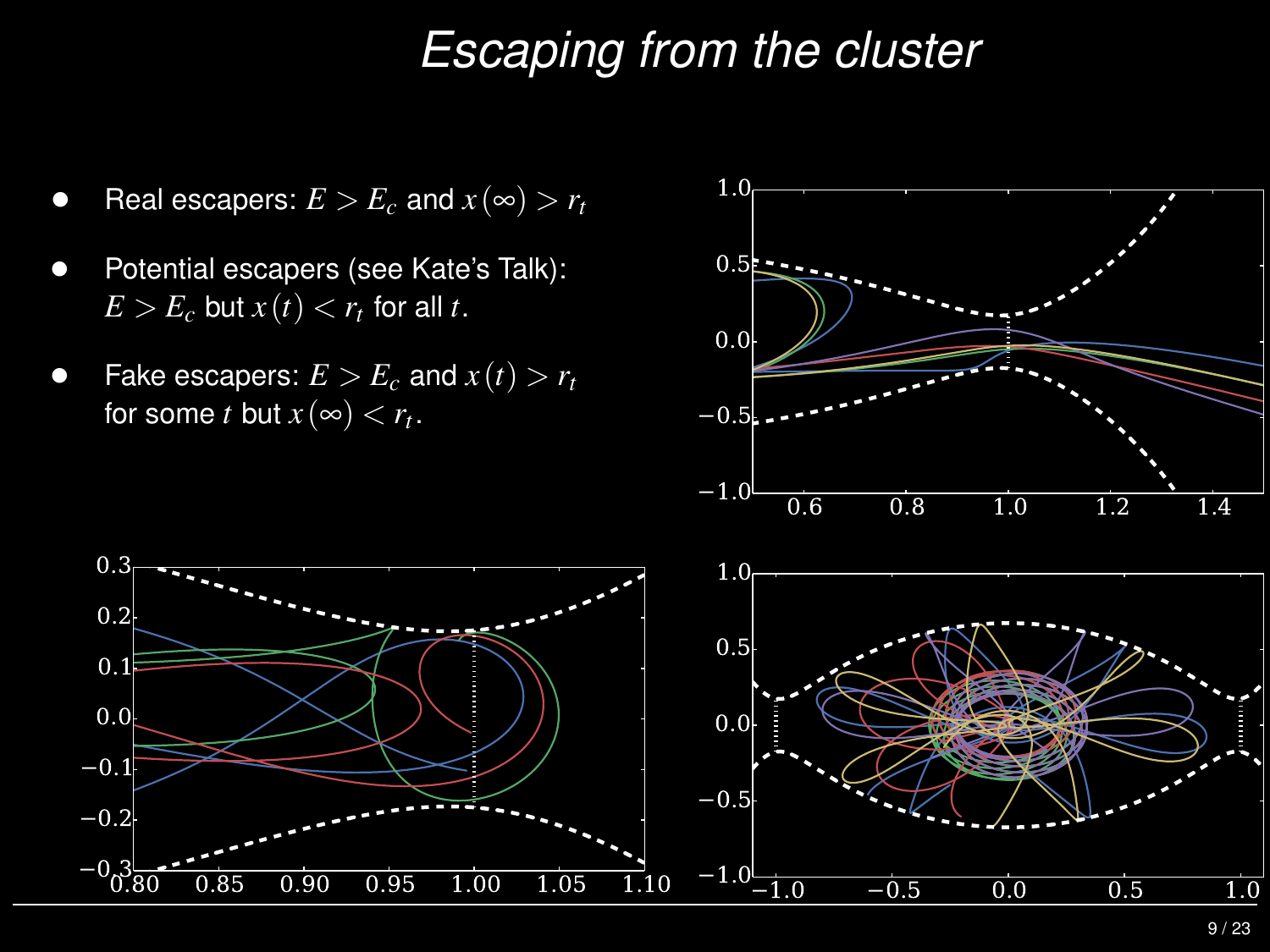#### *Escape rate*

 $\bullet$  Flux: The phase volume, per unit energy, across  $x=r_t$  (Fukushige<br>Llassia 2000) Heggie 2000)

$$
\mathcal{F}\left(\varepsilon\right) = \int_{\dot{x} > 0} \delta\left(E - E\left(\mathbf{r}, \dot{\mathbf{r}}\right)\right) \dot{x} d^3 \dot{\mathbf{r}} dy dz
$$

 $\bullet$  Volume: phase space volume per unit of energy

$$
\mathcal{V}(\mathbf{\varepsilon}) = \int \delta(E - E(\mathbf{r}, \dot{\mathbf{r}})) d^3 \mathbf{r} d^3 \dot{\mathbf{r}}
$$

 $\bullet$ **Escape time**  $t_e = \frac{\mathcal{V}}{\mathcal{F}}$ 

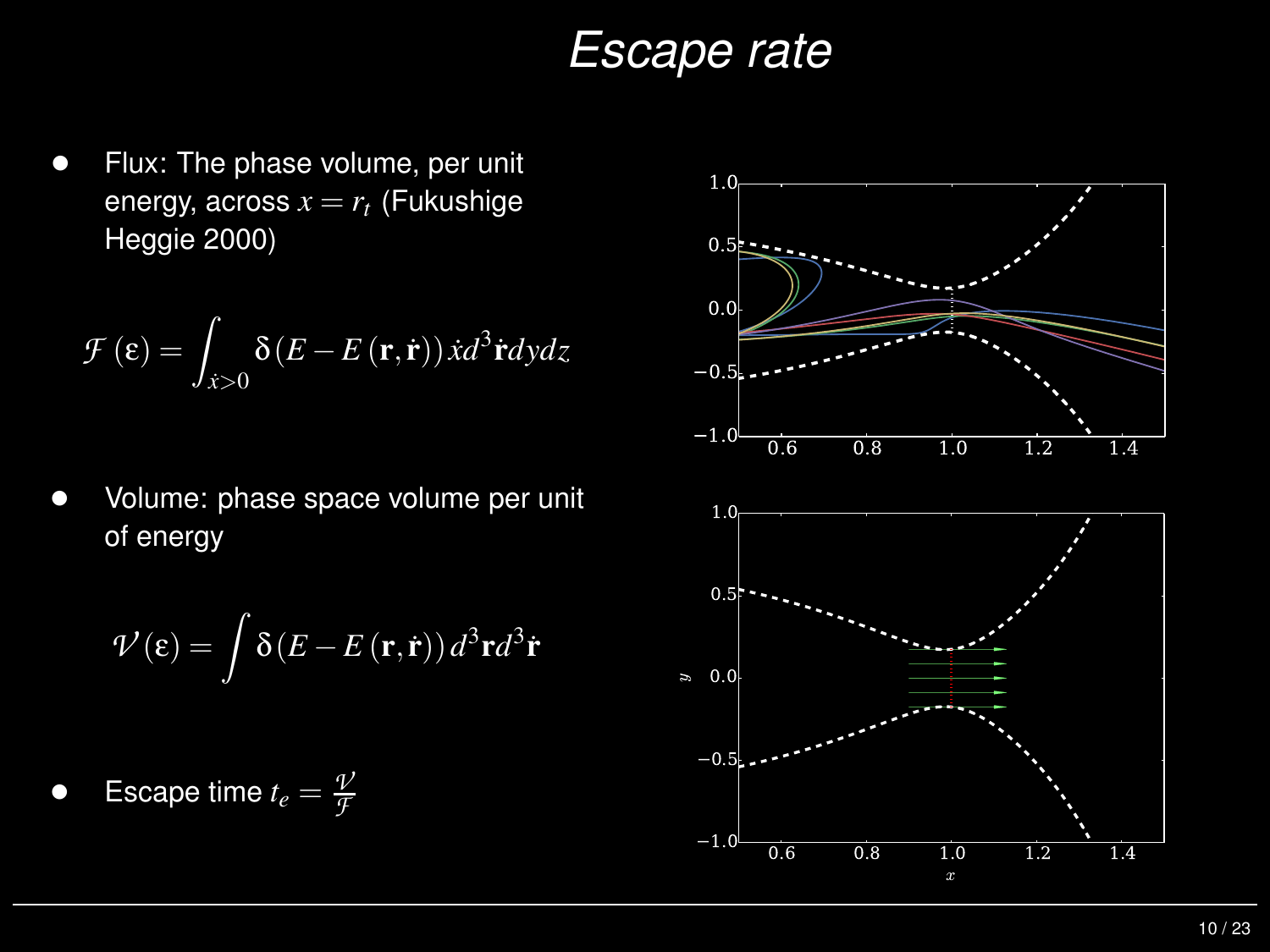## *Circular case: Summary*

- $\bullet$ Integral of motion: The Jacobi integral
- $\bullet$  Lagrange points: unstable stationary points
- $\bullet$ Critical energy: Escape criterion
- $\bullet$ Escape Flux





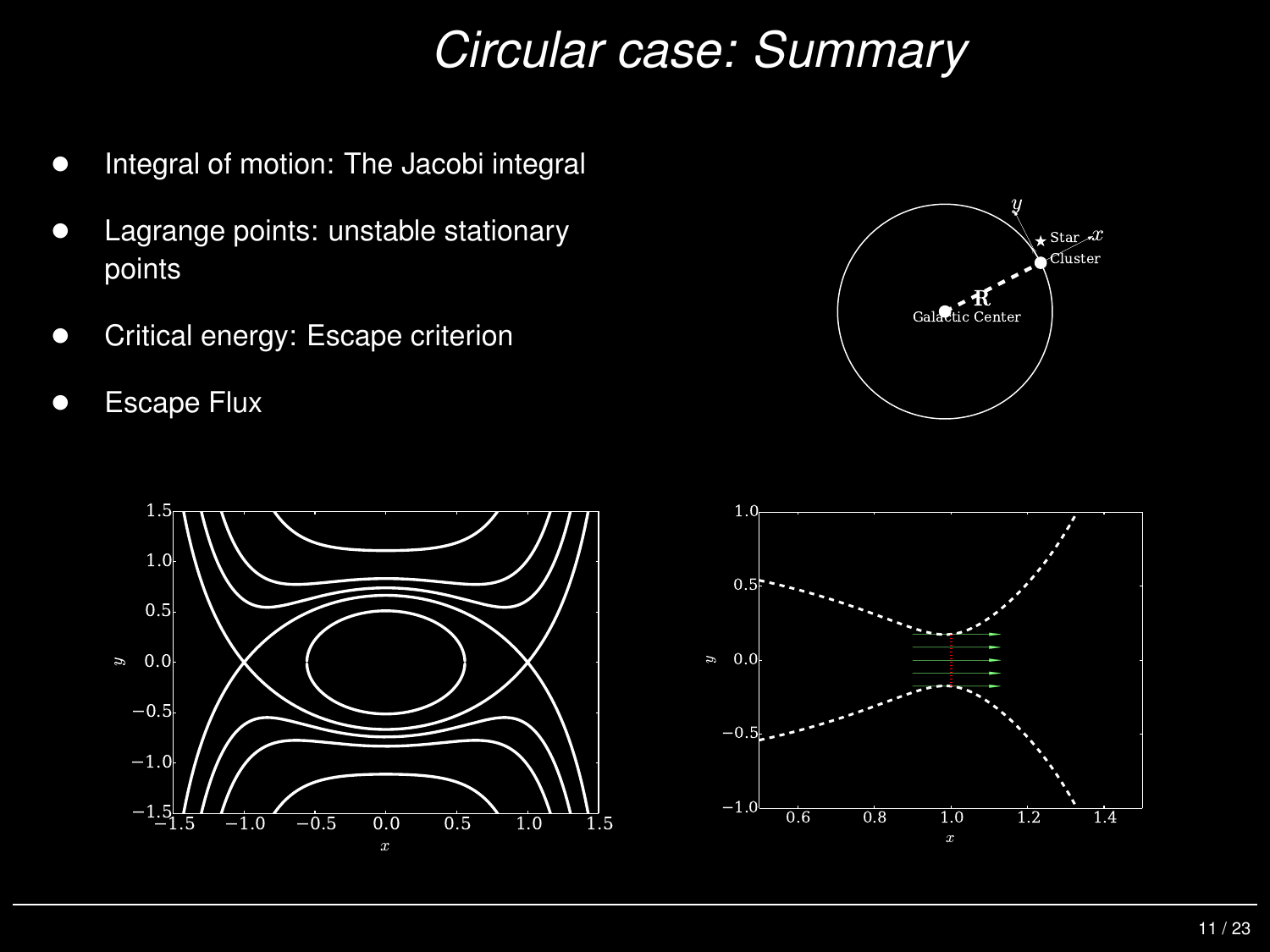### *Cluster on eccentric orbit: Motivation*

- $\bullet$  Stars escape the cluster due to the galactic tidal filed
- $\bullet$ Most of the GCs are on eccentric orbits
- $\bullet$  The evolution of the cluster depends on the eccentricity (See Maxwell andFilippo's talks)
- $\bullet$  No theory for estimating the escape rate from clusters on eccentric orbits



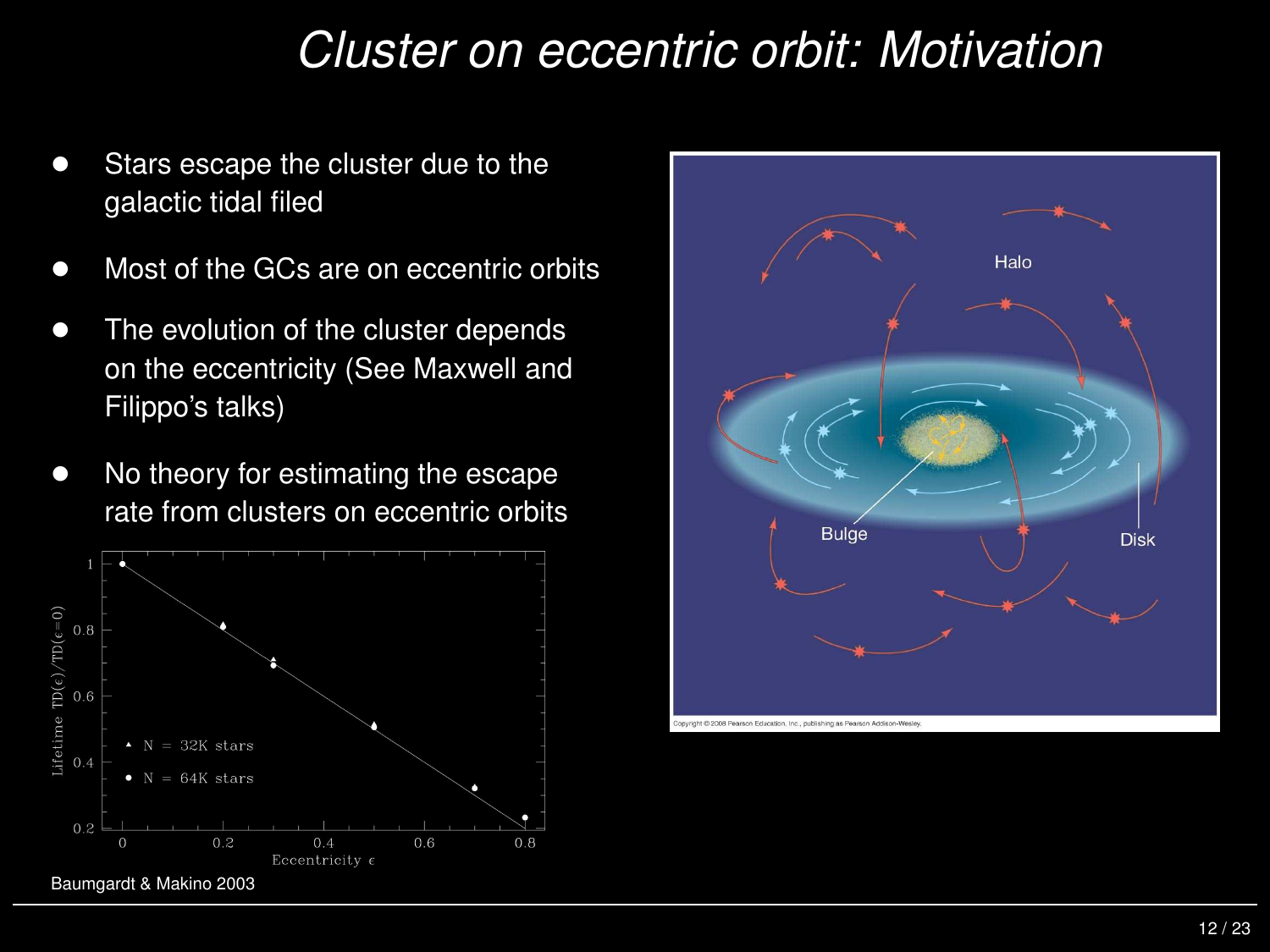#### *Cluster on eccentric orbit: Challenges*

- $\bullet$ No integral of motion
- $\bullet$ No stationary orbits
- $\bullet$ Phase dependent critical energy
- $\bullet$

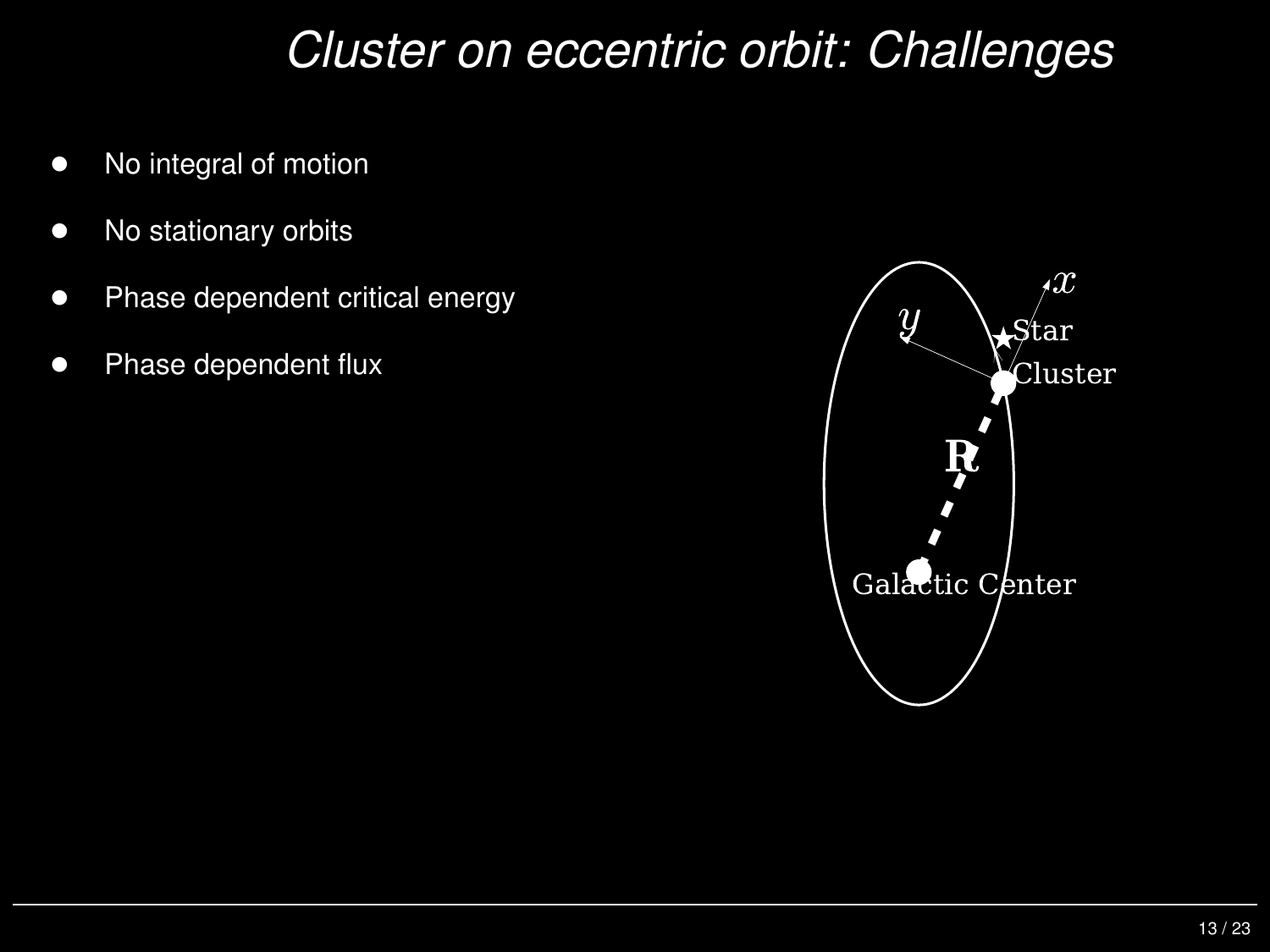## *Outline of the Analytical approach*

- $\bullet$ Generalized Equations of motion for <sup>a</sup> cluster on an elliptic orbit
- $\bullet$ Unstable periodic orbits: generalization of the Lagrange points
- $\bullet$ Three-body toy model: star, cluster, galaxy
- $\bullet$ Linearized equations of motion near the "Lagrange points"
- $\bullet$ Escape volume over one orbital time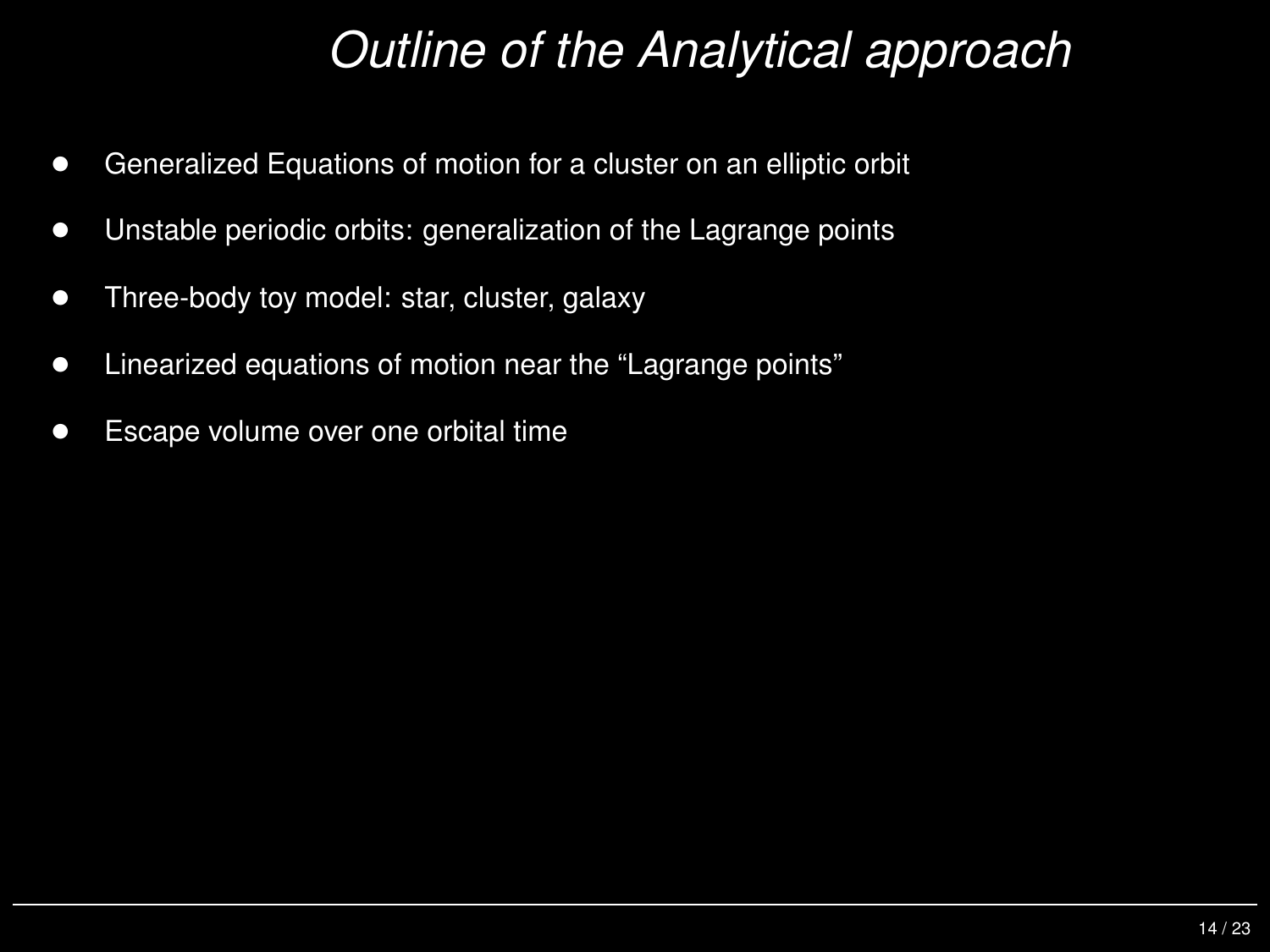## *Cluster on an elliptic orbit*

- $\bullet$ • Position vector:  $\mathbf{x} = \mathbf{R} + \mathbf{r}$
- $\bullet$ • Rotation:  $\Omega = (\Omega, 0, 0)$
- $\bullet$ • Velocity:  $\dot{\mathbf{x}} = \Omega \times (\mathbf{R} + \mathbf{r}) + \dot{\mathbf{R}} + \dot{\mathbf{r}}$ , where  $\dot{\mathbf{r}}$  are  $\dot{\mathbf{R}}$ are the velocities in the rotating frame
- •Acceleration:

$$
\ddot{\mathbf{x}} = \Omega \times (\Omega \times (\mathbf{R} + \mathbf{r})) + \dot{\Omega} \times (\mathbf{R} + \mathbf{r}) + \ddot{\mathbf{R}} + 2\Omega \times (\dot{\mathbf{R}} + \dot{\mathbf{r}}) + \ddot{\mathbf{r}}
$$
  
= -\nabla \Phi\_g (\mathbf{R} + \mathbf{r}) - \nabla \Phi\_c (\mathbf{r})



 $\bullet$ Equations of motion in the rotating frame: Centrifugal, Coriolis and gravitational forces

 $\ddot{\textbf{r}}=-\Omega\times\left(\Omega\times(\textbf{R}+\textbf{r})\right)$  $-2\boldsymbol{\Omega}\times\dot{\mathbf{r}}\!-\!\boldsymbol{\Omega}\times\dot{\mathbf{R}}-\dot{\boldsymbol{\Omega}}\times(\mathbf{R}+\mathbf{r})$  $-\mathbf{\ddot{R}}-\nabla\Phi_{g}\left(\mathbf{R}+\mathbf{r}\right)-\nabla\Phi_{c}\left(\mathbf{r}\right)$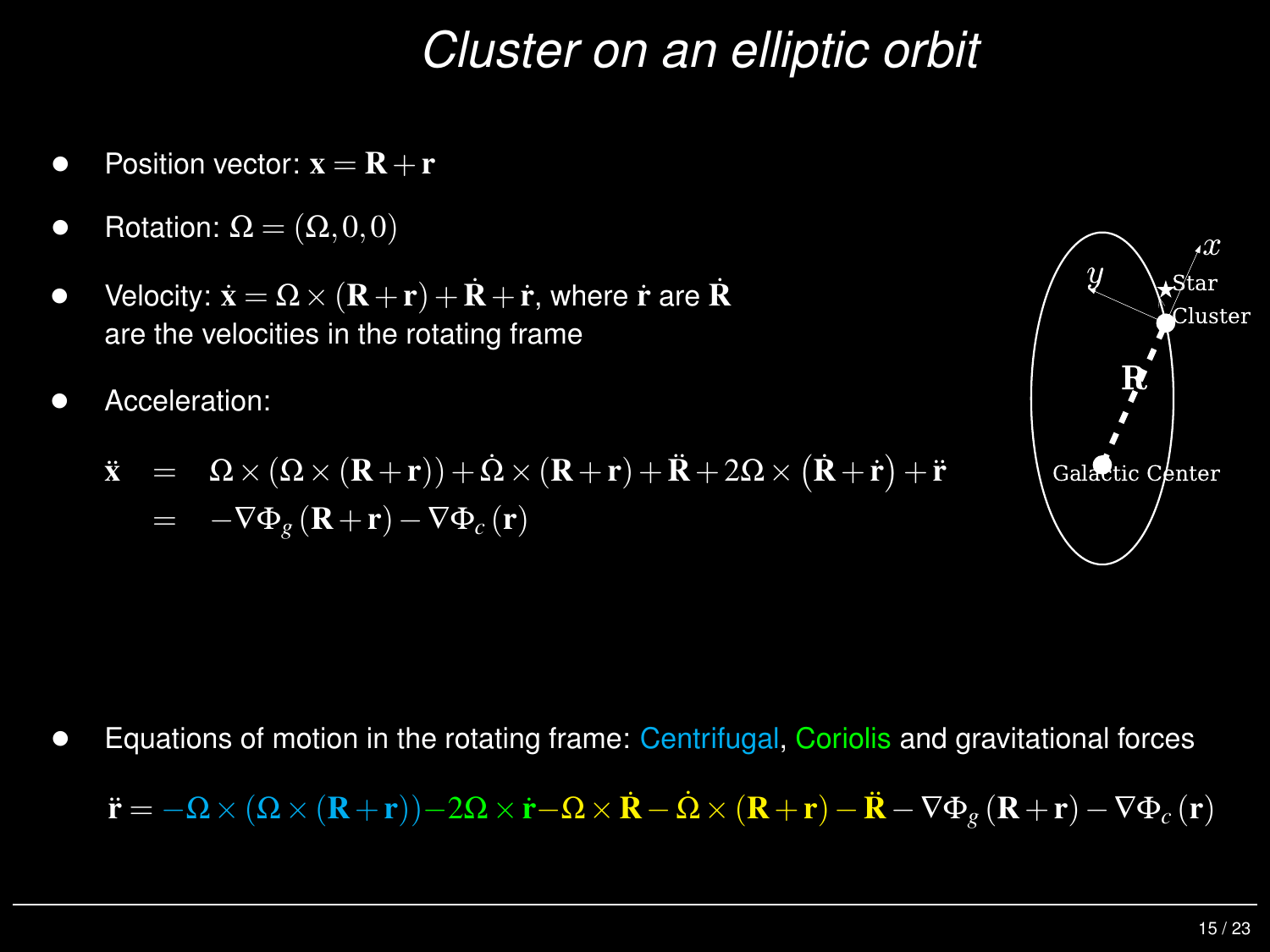#### *Generalized equation of motion*

 $\bullet$ Equation of motion in the tidal approximation

$$
\ddot{\mathbf{r}} = -2(\mathbf{r} \cdot \Omega) \Omega - (\mathbf{r} \cdot \hat{R}) (\kappa^2 - 4\Omega^2) \hat{R} \n+2\frac{\dot{R}}{R} \Omega \times \mathbf{r} + \frac{\dot{R}}{R} (\mathbf{r} - x\hat{R}) \n-2\Omega \times \dot{\mathbf{r}} - \nabla \Phi_c (\mathbf{r})
$$

where  $\Omega$ ,  $\kappa$  and  $R$  are time dependent.

 $\bullet$ **•** Generalized tidal radius: Periodic orbits of the form  $\mathbf{r} = (\pm r_t(t), 0, 0)$ 

$$
\ddot{x} = -r_t (\kappa^2 - 4\Omega^2) - \Phi_c'(r_t)
$$
  

$$
\ddot{y} = 2\frac{\Omega}{R} (\dot{R}r_t - R\dot{r}_t) = 0
$$

 $\bullet$ **•** Therefore  $r_t = \alpha R$  and  $\ddot{r}_t = \alpha \ddot{R}$ . A solution exist if we can solve

$$
\Phi'_{c}(\alpha R)/\alpha = \Phi'_{g}(R) - R\Phi''_{g}(R)
$$

for constant  $\alpha$ .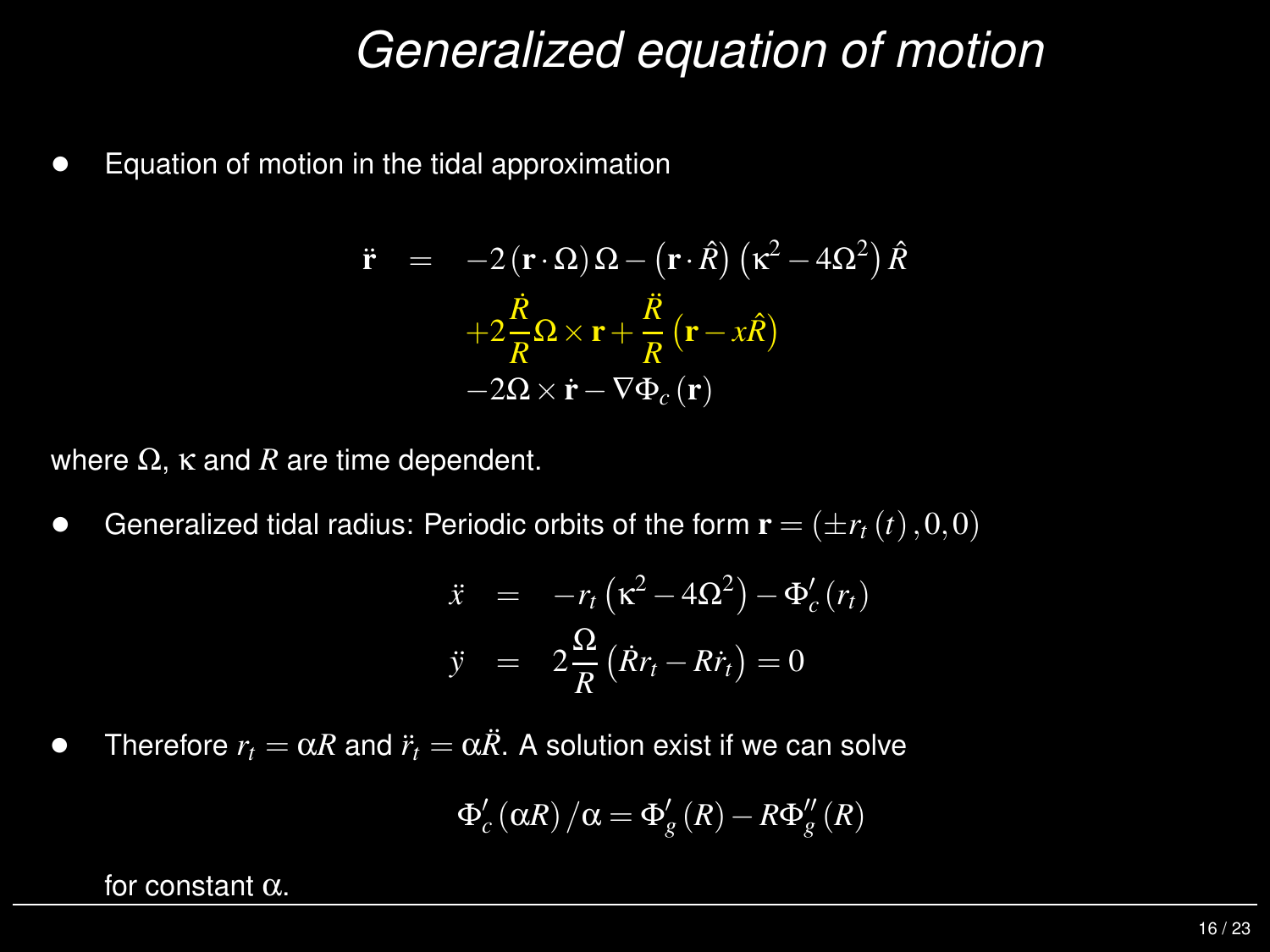#### *Regularization*

- $\bullet$ **•** Consider the transformation  $\tilde{\mathbf{r}} = \mathbf{r}/r_t$ ,  $\tau = \Omega t$ .
- $\bullet$ Equations of motion:

$$
\ddot{\mathbf{r}} = -\nabla_{\tilde{\mathbf{r}}} \tilde{\Phi}_{eff}(\tilde{\mathbf{r}}) - 2\hat{z} \times \dot{\tilde{\mathbf{r}}}
$$

with

$$
\tilde{\Phi}_{eff} = \frac{1}{2}\tilde{z}^2 - \frac{1}{2}\beta\tilde{x}^2 + \tilde{\Phi}_c(\tilde{r})
$$

where  $\tilde{\Phi}$  $\tilde{\Phi}_c\left(\tilde{r}\right)=r_t^{-2}\Omega^{-2}\Phi_c\left(\tilde{r}r_t\right)$  and  $\beta=\tilde{\Phi}_c\left(1\right)\frac{d\log\Phi_c\left(r_t\right)}{d\log r_t}$  are phase dependent.

- $\bullet$ • Stationary 'Lagrange points'  $\tilde{x} = \pm 1$
- $\bullet$  $\bullet$  Energy:  $\tilde{E}$  $\tilde{\Xi}=\frac{1}{2}$  $\frac{1}{2}\ddot{r}^2 + \tilde{\Phi}_{eff}$
- $\bullet$ Phase dependent critical energy:

$$
\tilde{E}_c = \frac{3}{2} \Omega^{-2} r_t^{-2} \Phi_c(r_t) \left[ 1 - \frac{1}{3} \frac{d \log r \Phi_c(r)}{d \log r} \bigg|_{r=r_t} \right]
$$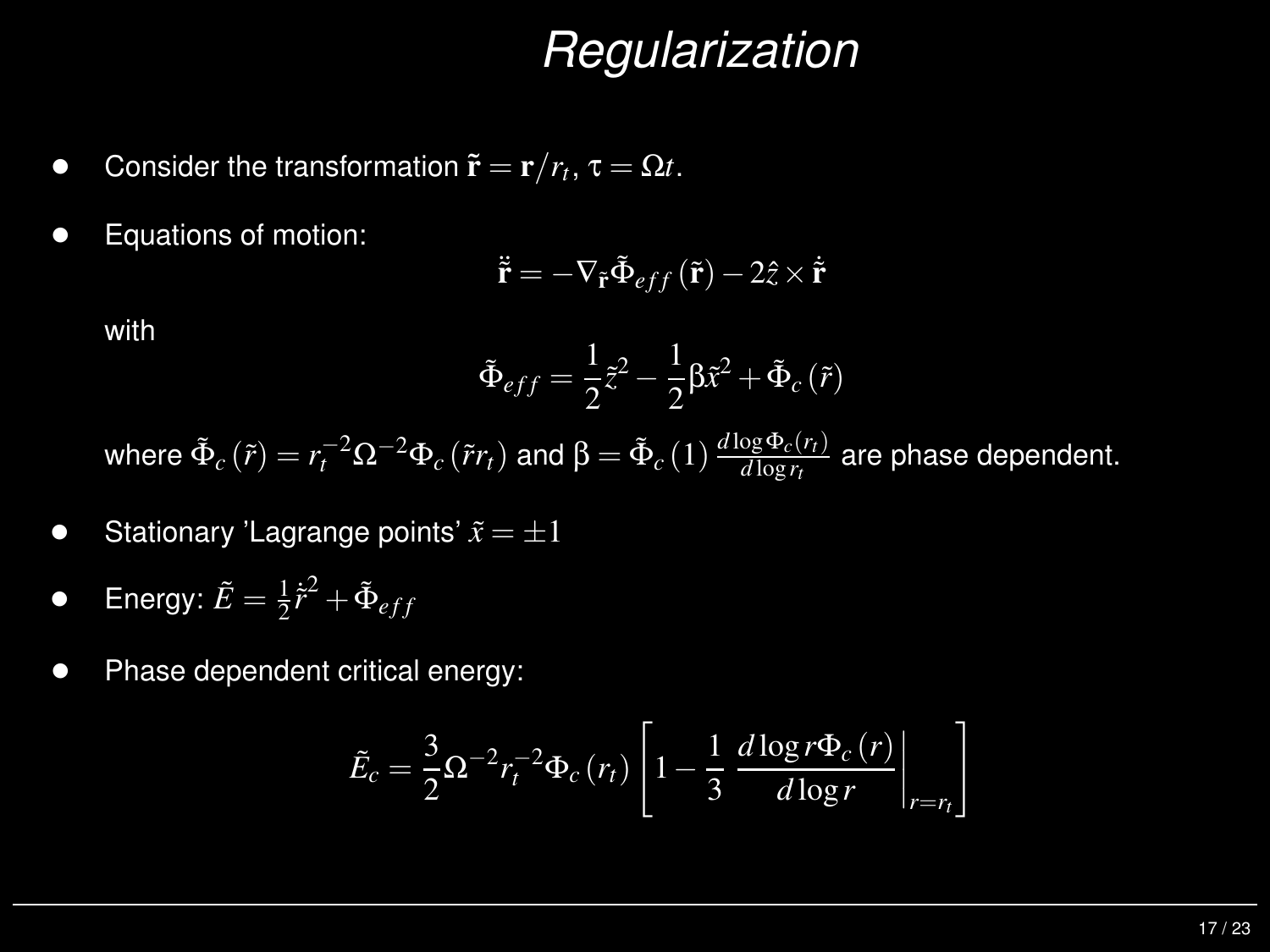## *Keplerian Potential*

 $\bullet$ Assuming the cluster potential is Keplerian,  $\Phi_c(r_t) = -GM/r$  there is an unstable periodic orbit if the galactic potential is of the form

$$
\Phi_{g}(R) = -\frac{GM_{g}}{R} + c_{1}R^{2} + c_{2}
$$

and

$$
r_t^3 = \frac{1}{3} \frac{M}{M_g} R^3
$$

 $\bullet$ Critical energy

$$
\tilde{E}_c=-\frac{9}{2}\frac{GM_g}{R^3\Omega^2}=-\frac{9}{2}\frac{R}{L^2}GM_g
$$

•Equation of motion

$$
\ddot{\mathbf{r}} = -\nabla_{\tilde{\mathbf{r}}} \tilde{\Phi}_{eff}(\tilde{\mathbf{r}}) - 2\hat{z} \times \dot{\tilde{\mathbf{r}}}
$$

with

$$
\tilde{\Phi}_{eff} = \frac{1}{2}\tilde{z}^2 - \frac{2}{3}\left|\tilde{E}_c\right|\left(\frac{1}{\tilde{r}} + \frac{1}{2}\tilde{x}^2\right)
$$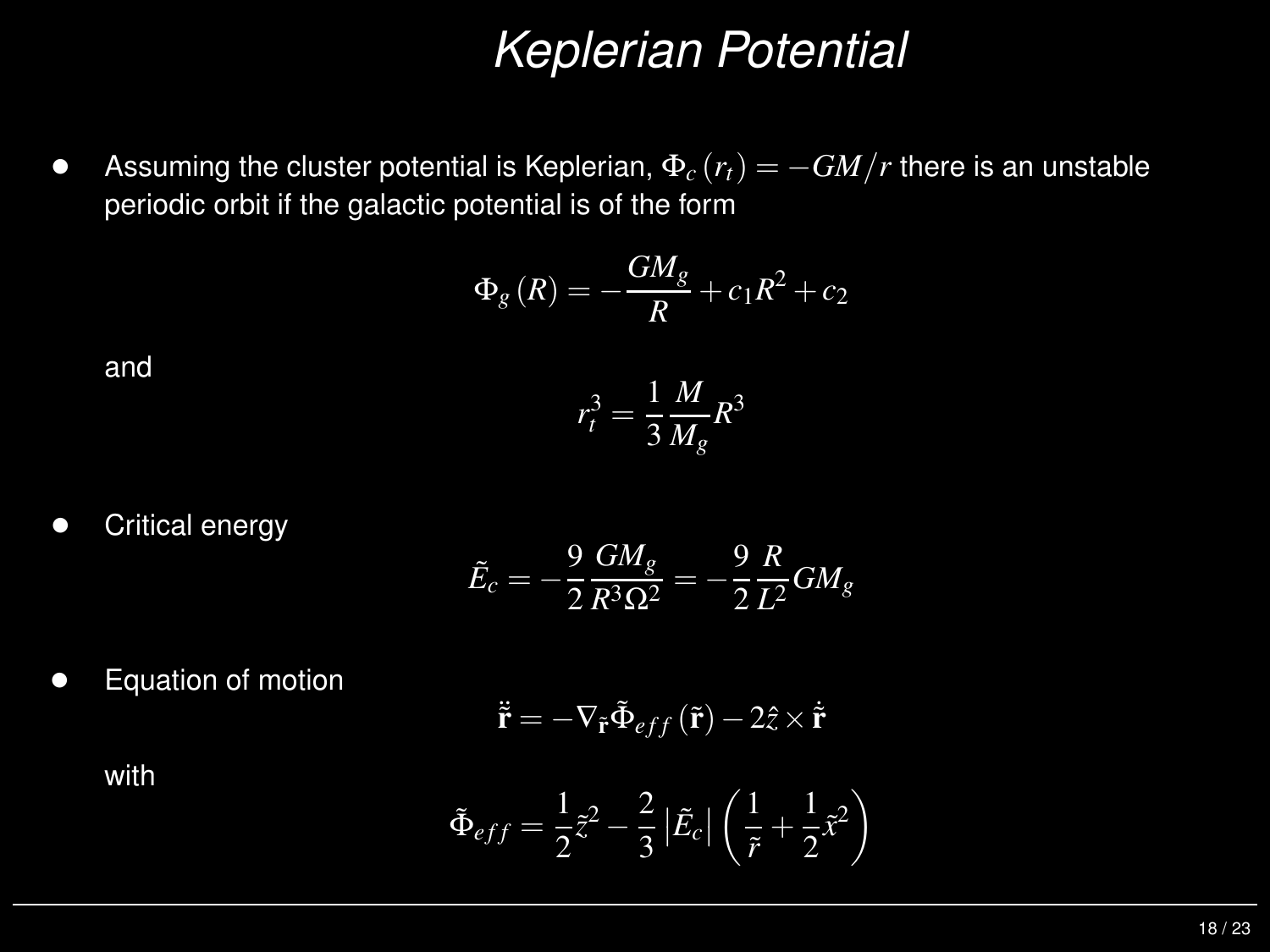## *Linearizion*

- $\bullet$  Assuming Keplerian potential  $\Phi_c(r) = -GM/r$
- $\bullet$ Expansion near the Lagrange point ξ <sup>=</sup> *<sup>x</sup>*−<sup>1</sup>
- $\bullet$ **•** Effective potential  $\tilde{\Phi}$  $\tilde{\Phi}_{eff} \approx \tilde{E}$  $\tilde{c}_c \left( 1 + \xi^2 - \frac{1}{3} \tilde{y}^2 \right)$
- $\bullet$ Linearized equations of motion

$$
\ddot{\xi} = 2|E_c|\xi + 2\dot{y}
$$
  

$$
\ddot{y} = -\frac{2}{3}|E_c|\xi - 2\dot{\xi}
$$

- $\bullet$  $\bullet$  For the circular case  $\tilde{E}$  $_{c}^{\prime}$  is constant
- $\bullet$ **Eigenvalues**

$$
- \text{ Real: } \pm \sqrt{1 + 2\sqrt{7}} \approx \pm 2.5
$$

Imaginary: <sup>±</sup>*i*p2√<sup>7</sup>−<sup>1</sup> <sup>≈</sup> <sup>±</sup>2.07*<sup>i</sup>*



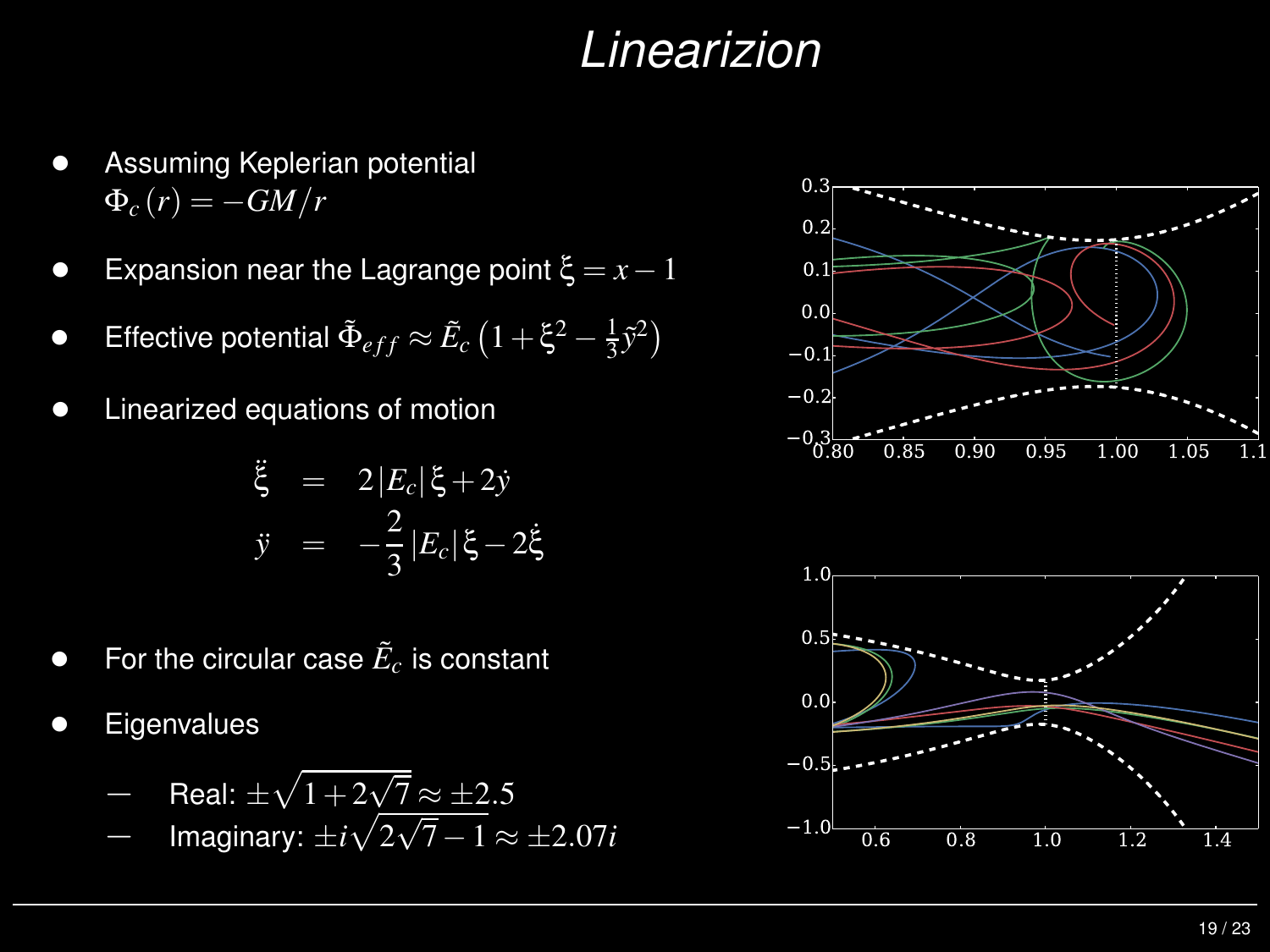#### *Escape rate*

 $\bullet$ Escape volume per unit of energy <sup>ε</sup> <sup>=</sup> (*<sup>E</sup>* <sup>−</sup>*Ec*)/|*<sup>E</sup>c*| at time <sup>τ</sup>

$$
\mathcal{N}(\varepsilon,\tau) = \int \Theta(\xi(\tau)) |\tilde{E}_c|^{-1} \delta\left(\varepsilon - \frac{1}{2} |\tilde{E}_c|^{-1} (\dot{\xi}^2 + \dot{\tilde{y}}^2) + \left(\xi^2 - \frac{1}{3} \tilde{y}^2\right)\right) d\xi d\tilde{y} d\dot{\xi} d\tilde{y}
$$

 $\bullet$ Change of variables



Then

$$
\mathcal{N}(\varepsilon,\tau) = 2\sqrt{3}\varepsilon \int \frac{\Theta(\mathbf{k}(\tau)\cdot\mathbf{g}-\chi)}{(1-\chi^2)^2} \delta(g^2-1) d\chi d^3\mathbf{g}
$$

where  $\xi(\tau) \propto \mathbf{k}(\tau) \cdot \mathbf{g} - \chi$ .

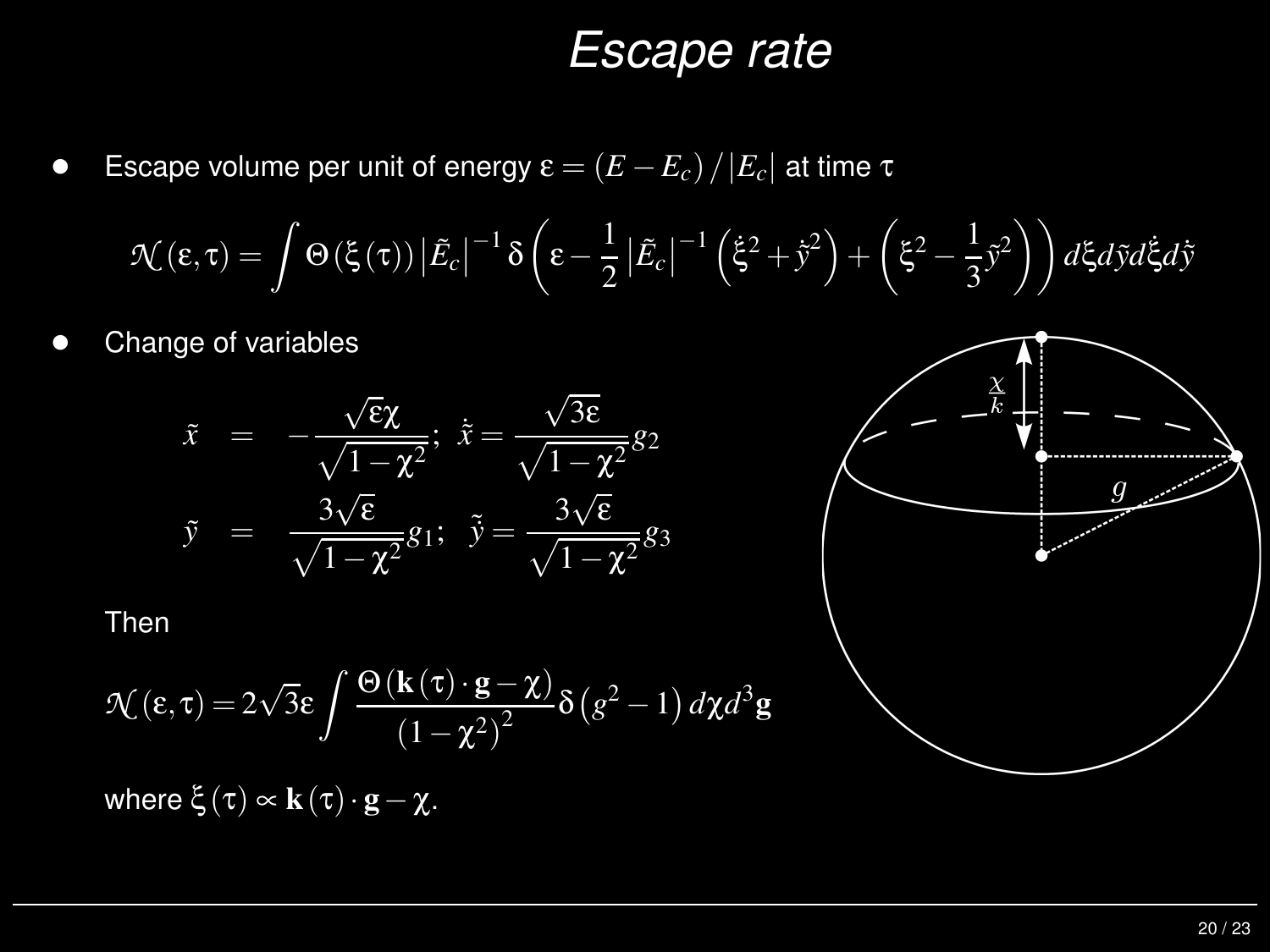### *Time dependent flux*

 $\bullet$ Escape volume per unit of energy <sup>ε</sup> <sup>=</sup> (*<sup>E</sup>* <sup>−</sup>*Ec*)/|*<sup>E</sup>c*| at time <sup>τ</sup>

$$
\mathcal{N}(\varepsilon,\tau) = \sqrt{3}\varepsilon \int_0^k \frac{2\pi (1-\chi/k(\tau))}{(1-\chi^2)^2} d\chi = \sqrt{3}\pi\varepsilon \tanh^{-1}(k(\tau))
$$

 $\bullet$ Flux

$$
\mathcal{F}\left(\varepsilon\right) = \dot{\mathcal{N}}\left(\varepsilon,0\right) = \left|\tilde{E}_c\right|^{-1} \int_{\dot{\xi} > 0} \delta\left(\varepsilon - \varepsilon\left(\xi,\dot{\xi},\tilde{y},\dot{\tilde{y}}\right)\right) \dot{\xi} d\tilde{y} d\dot{\xi} d\dot{\tilde{y}} = 3\sqrt{3}\pi \varepsilon
$$

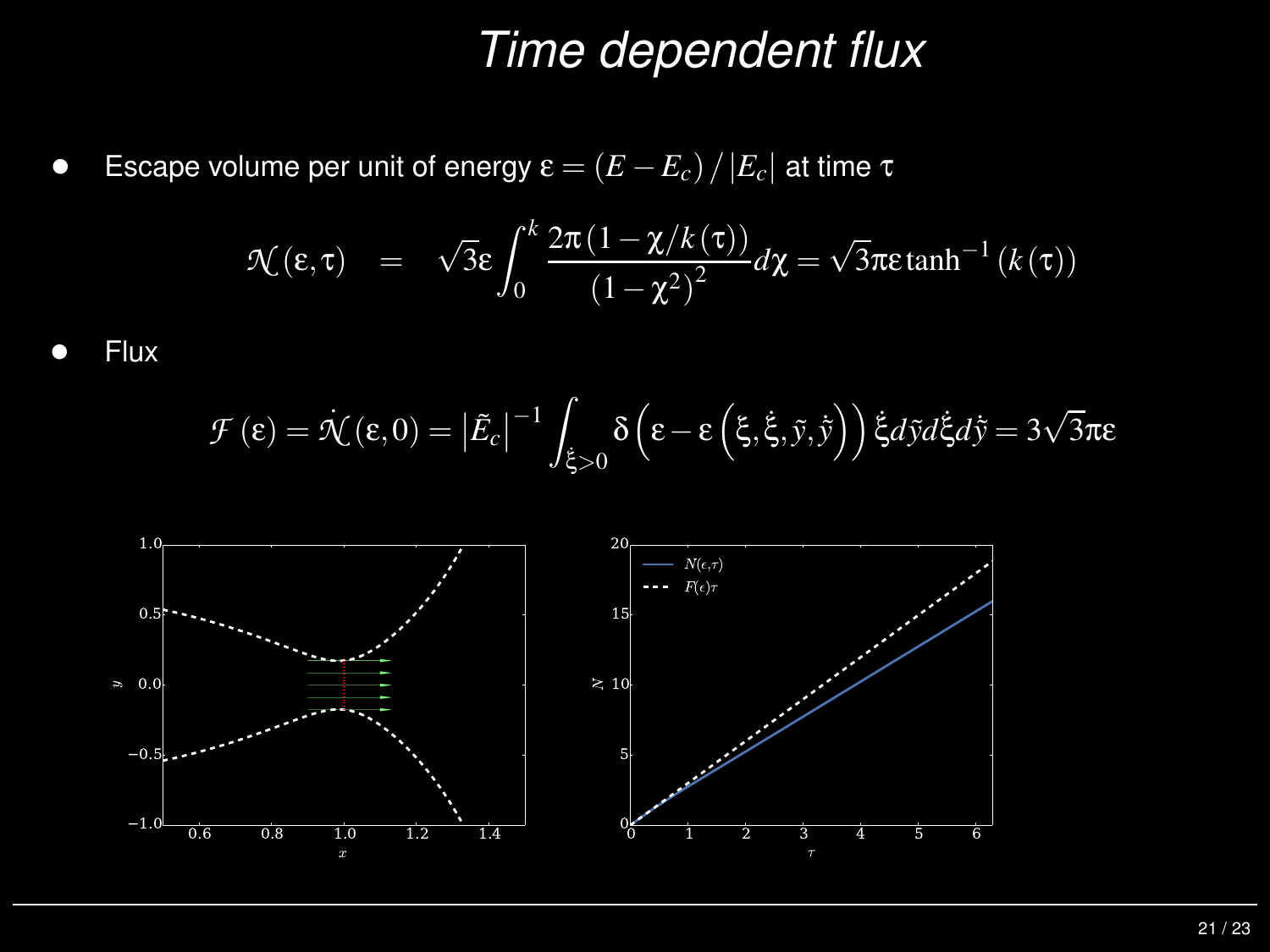## *The elliptical case*

#### **Elliptical case**

 $\bullet$ Phase dependent potential

$$
\tilde{\Phi}_{eff} \approx -\left|E_c\right| \left(1 + \xi^2 - \frac{1}{3}\tilde{y}^2\right)
$$

with

$$
|E_c| = -\frac{9}{2} \left[ 1 + e \cos \left( \psi_0 + \tau \right) \right]
$$

- $\bullet$ • Flux  $\tilde{\mathcal{F}}$ (ε) <sup>=</sup> *<sup>N</sup>* (<sup>ε</sup>,2π)/<sup>2</sup><sup>π</sup>
- $\bullet$  Escape volume per unit of energy over  $\mathsf{one}$  orbital time  $\mathsf{\varepsilon} = \left(E - E_c\right)/\left|E_c\right|$

$$
\mathcal{N}(\varepsilon,2\pi) = \int \frac{\Theta(\xi(2\pi))}{|E_c(\tau=0)|} \delta\left(\varepsilon - \varepsilon\left(\xi, y, \dot{\xi}, \dot{y}, \tau=0\right)\right) d\xi d\tilde{y} d\dot{\xi} d\tilde{y}
$$

#### **Circular case**



 $\bullet$ **•** Flux  $\mathcal{F}(\mathbf{\varepsilon}) = \mathcal{N}(\mathbf{\varepsilon}, 0)$